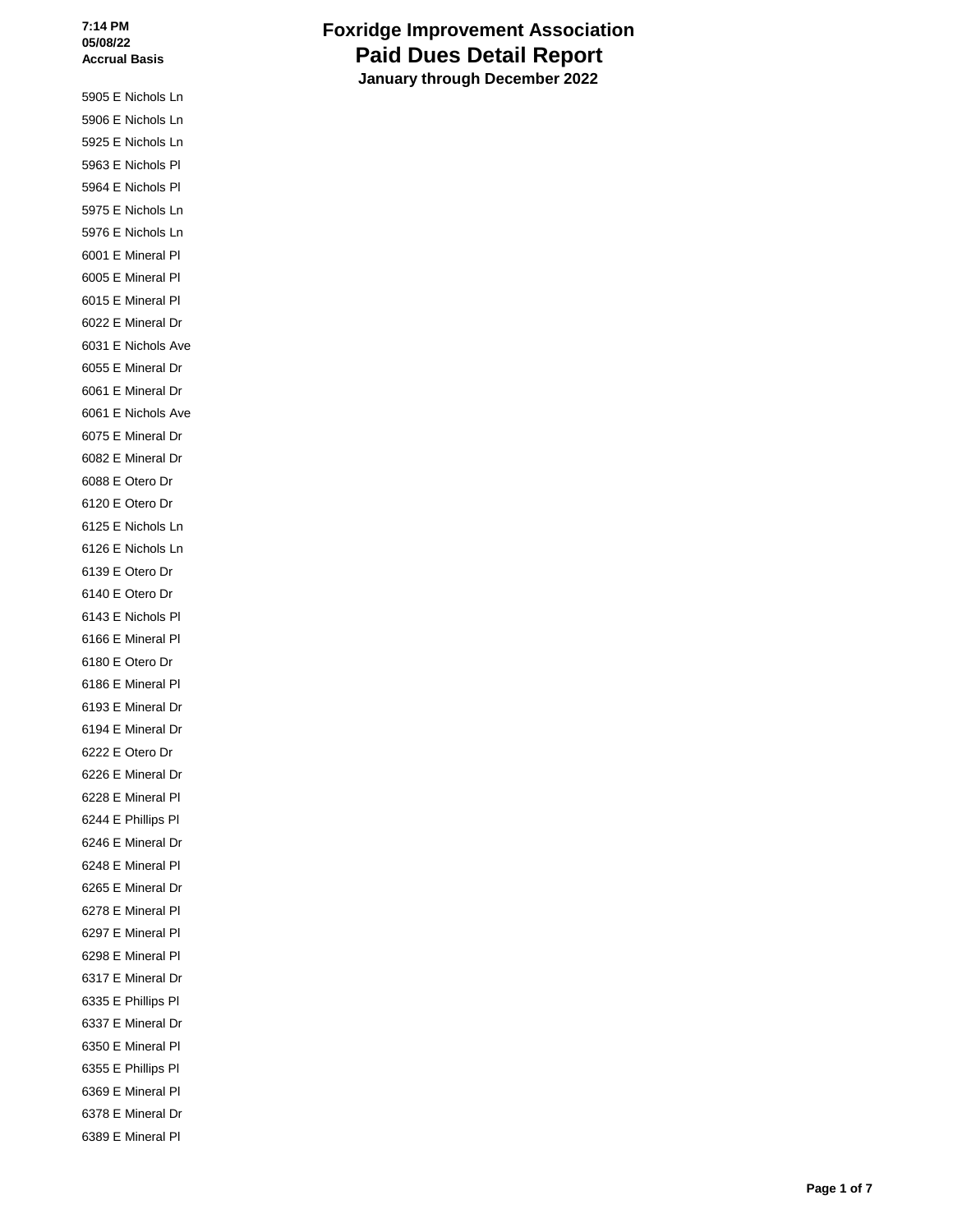6397 E Mineral Dr 6398 E Mineral Dr 6411 E Mineral Pl 6411 E Otero Pl 6431 E Mineral Pl 6440 E Mineral Dr 6459 E Mineral Dr 6460 E Mineral Dr 6490 E Mineral Dr 6611 E Phillips Pl 6635 E Jamison Ave 6645 E Jamison Ave 6662 E Long Ave 6672 E Long Ave 6682 E Long Ave 6682 E Phillips Pl 6683 E Phillips Ave 6684 E Phillips Ave 6686 E Jamison Ave 6712 E Jamison Pl 6715 E Kettle Ave 6743 E Long Ave 6756 E Kettle Ave 6761 E Jamison Pl 6775 E Kettle Ave 6781 E Jamison P 6782 E Jamison Pl 6795 E Kettle Ave 6796 E Kettle Ave 6847 E Long Ave 6867 E Long Ave 6888 E Long Ave 6917 E Long Ave 6921 E Nichols Pl 6950 E Kettle Ave 6951 E Nichols Pl 6952 E Nichols Pl 6956 E Nichols Ave 6958 E Long Ave 6978 E Long Ave 6997 E. LONG AVE 6998 E Long Ave 7520 S Niagara Ct 7540 S Niagara Ct 7541 S Newport Ct 7559 S Niagara Ct 7560 S Niagara Ct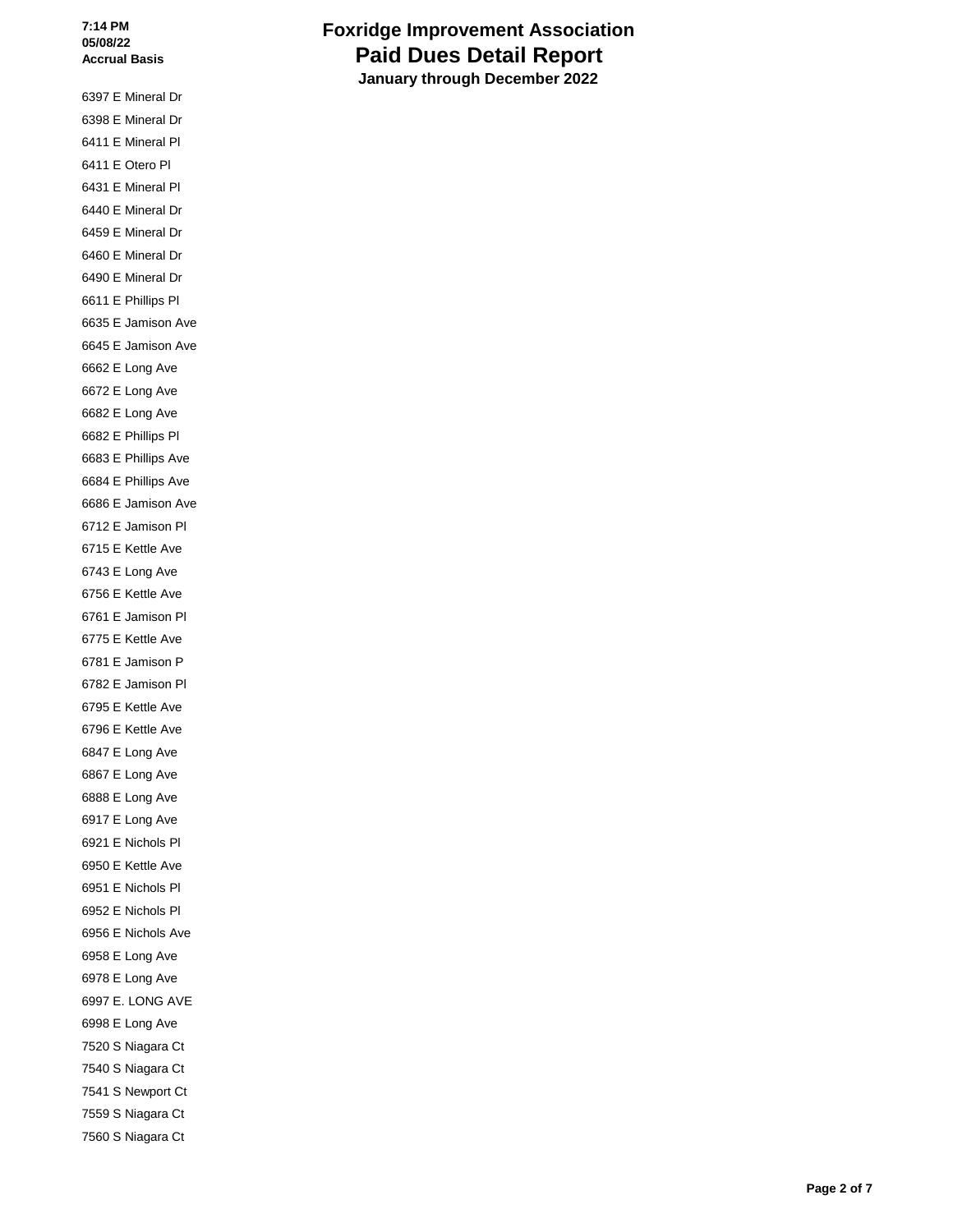7571 S Monaco Way 7609 S Newport Ct 7622 S Niagara Way 7629 S Newport Ct 7637 S Oneida Ct 7640 S Oneida Ct 7670 S Olive Cir 7680 S Olive Cir 7682 S Olive Cir 7683 S Olive Cir 7685 S Olive Cir 7689 S Olive Cir 7690 S Olive Cir 7691 S Olive Cir 7692 S Olive Cir 7706 S Pontiac Ct 7707 S Pontiac Ct 7707 S Poplar St 7708 S Poplar St 7711 S Pontiac Ct 7713 S Pontiac Ct 7714 S Pontiac Ct 7718 S Poplar St 7723 S Poplar Way 7733 S Poplar Way 7734 S Poplar Way 7735 S Oneida Way 7737 S Poplar Way E 7748 S Poplar Way E 7753 S Oneida Ct 7754 S Poplar Way 7774 S Poplar Way 7784 S Poplar Way 7789 S Poplar Ct 7793 S Niagara Way 7796 S Poplar Way 7797 S Poplar Ct 7799 S Poplar Ct 7807 S Poplar Way 7808 S Magnolia Way 7811 S Monaco Ct 7812 S Monaco Ct 7814 S Magnolia Way 7817 S Poplar Way 7818 S Magnolia Way 7818 S Poplar Way 7821 S Monaco Ct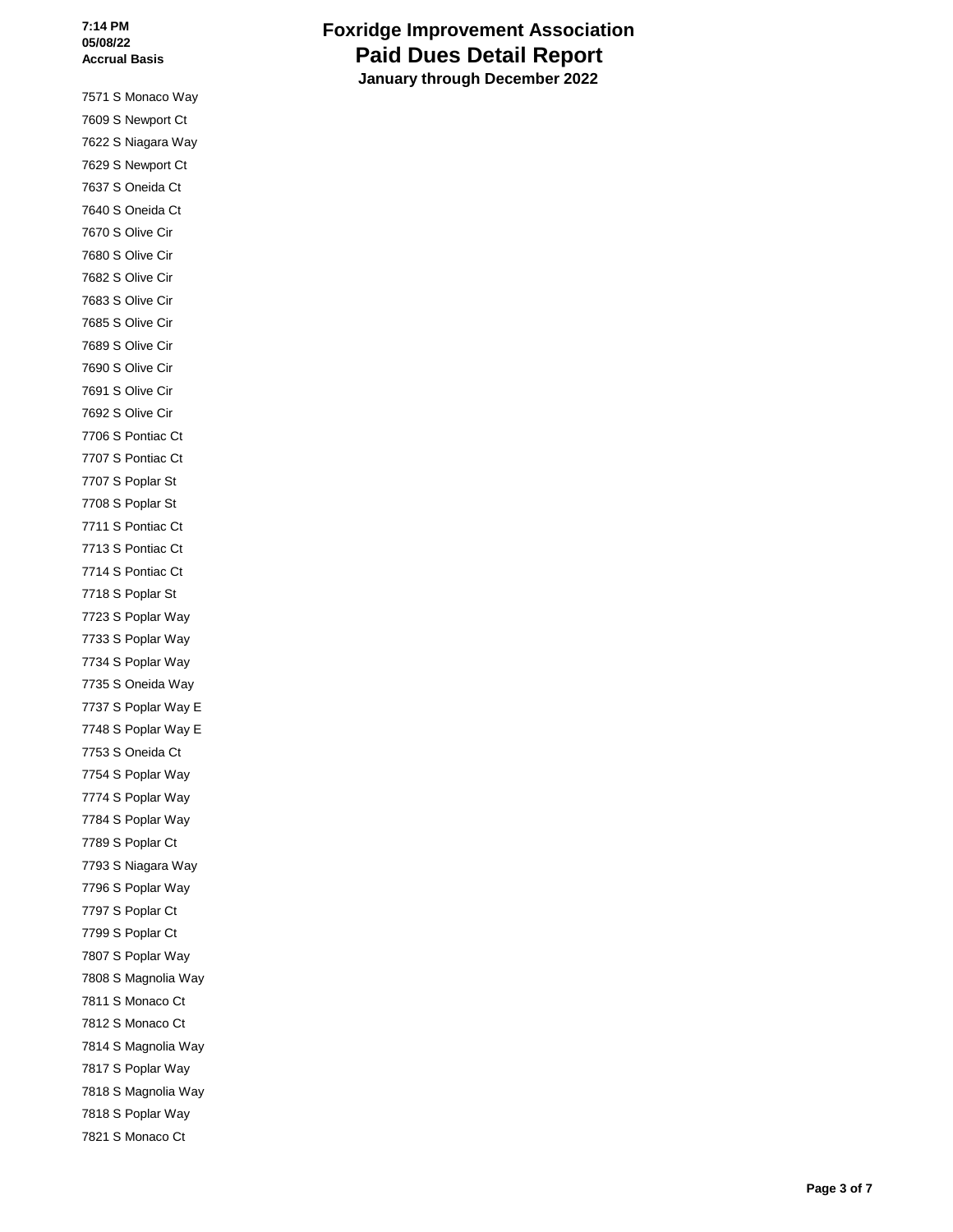7823 S Poplar Way 7824 S Magnolia Way 7825 S Niagara Way 7832 S Monaco Ct 7833 S Magnolia Way 7836 S Niagara Way 7841 S Monaco Ct 7842 S Monaco Ct 7848 S Poplar Way 7852 S. PONTIAC CT. 7853 S Pontiac Ct 7854 S Magnolia Way 7856 S Niagara Way 7856 S Pontiac Ct 7858 S Magnolia Way 7858 S Poplar Way 7865 S Niagara Way 7868 S Magnolia Way 7877 S Poplar Way 7881 S Monaco Ct 7891 S Monaco Ct 7892 S Monaco Ct 7897 S Poplar Way 7898 S Poplar Way 7900 S Monaco Ct 7900 S Poplar Way 7903 S Olive Ct 7904 S Olive Ct 7907 S Niagara Way 7908 S Niagara Way 7908 S Pontiac Way 7909 S Poplar Way 7910 S Monaco Ct 7917 S Niagara Way 7918 S Pontiac Way 7920 S. MONACO CT. 7923 S Olive Ct 7924 S Olive Ct 7926 S Monaco Ct 7928 S Niagara Way 7928 S Pontiac Way 7929 S Jasmine Cir 7930 S Monaco Ct 7934 S Olive Ct 7936 S Niagara Ct 7937 S Pontiac Way 7939 S Jasmine Cir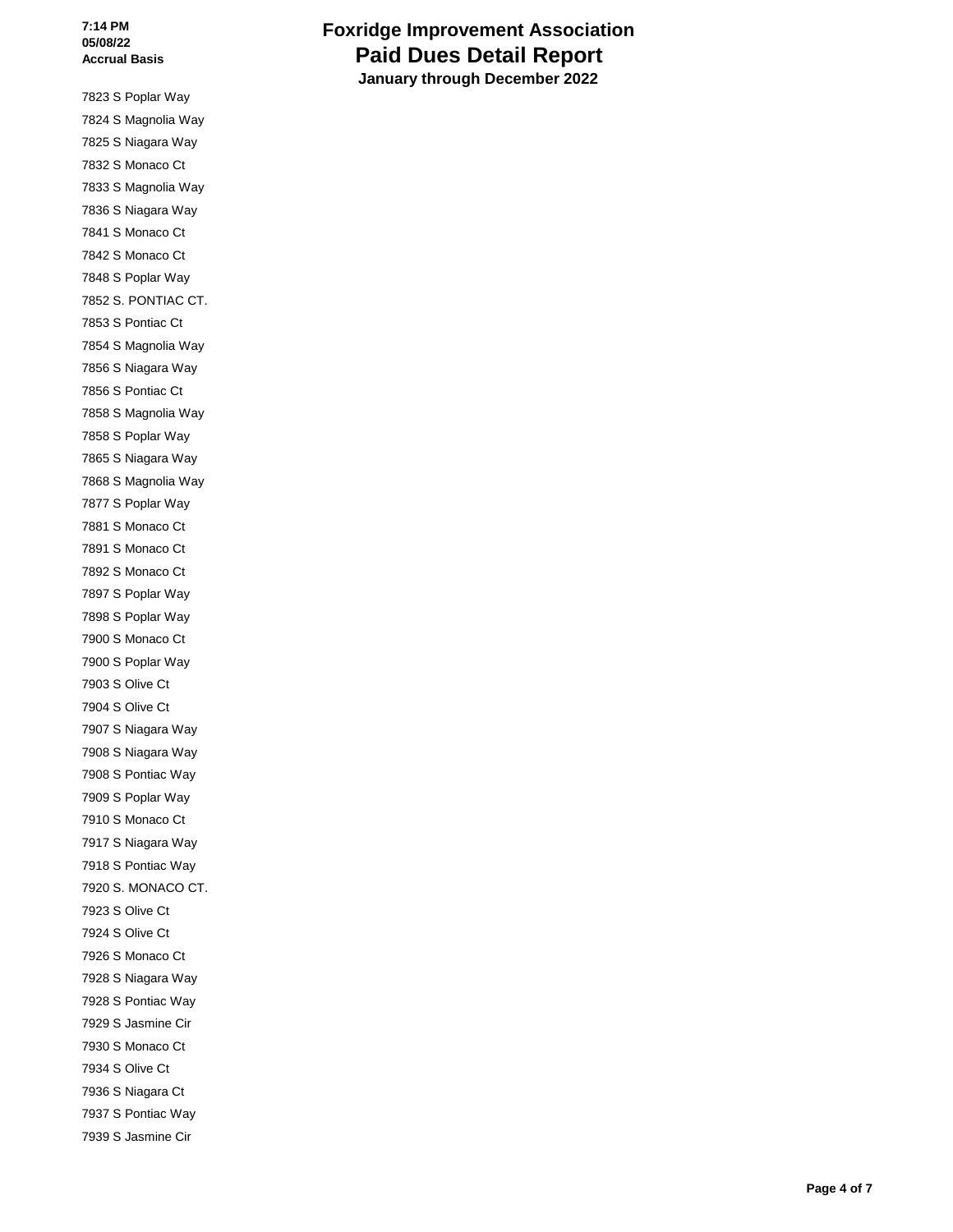7940 S Monaco Ct 7940 S Poplar Way 7948 S Niagara Way 7949 S Poplar Way 7950 S Jasmine Cir 7950 S Monaco Ct 7955 S Niagara Ct 7957 S Niagara Way 7958 S Pontiac Way 7960 S Poplar Way 7965 S Niagara Ct 7969 S Monaco Ct 7970 S Jasmine Cir 7975 S Niagara Ct 7975 S. MONACO CT. 7976 S Niagara Ct 7977 S Niagara Way 7989 S Jasmine Cir 7999 S Monaco Ct 8001 S Niagara Way 8003 S Newport Ct 8004 S Oneida Ct 8005 S Krameria Way 8008 S Newport Ct 8009 S Niagara Way 8010 S Jasmine Cir 8010 S Oneida Ct 8014 S Oneida Ct 8015 S Krameria Way 8020 S Monaco Cir 8020 S Oneida Ct 8024 S Oneida Ct 8027 S Newport Ct 8031 S Niagara Way 8037 S Newport Ct 8038 S Leyden St 8039 S Newport Ct 8039 S Oneida Ct 8040 S Jasmine Cir 8043 S Oneida Ct 8044 S Newport Ct 8045 S Krameria Way 8047 S Newport Ct 8049 S Oneida Ct 8055 S Niagara Way 8056 S Krameria Way 8059 S Oneida Ct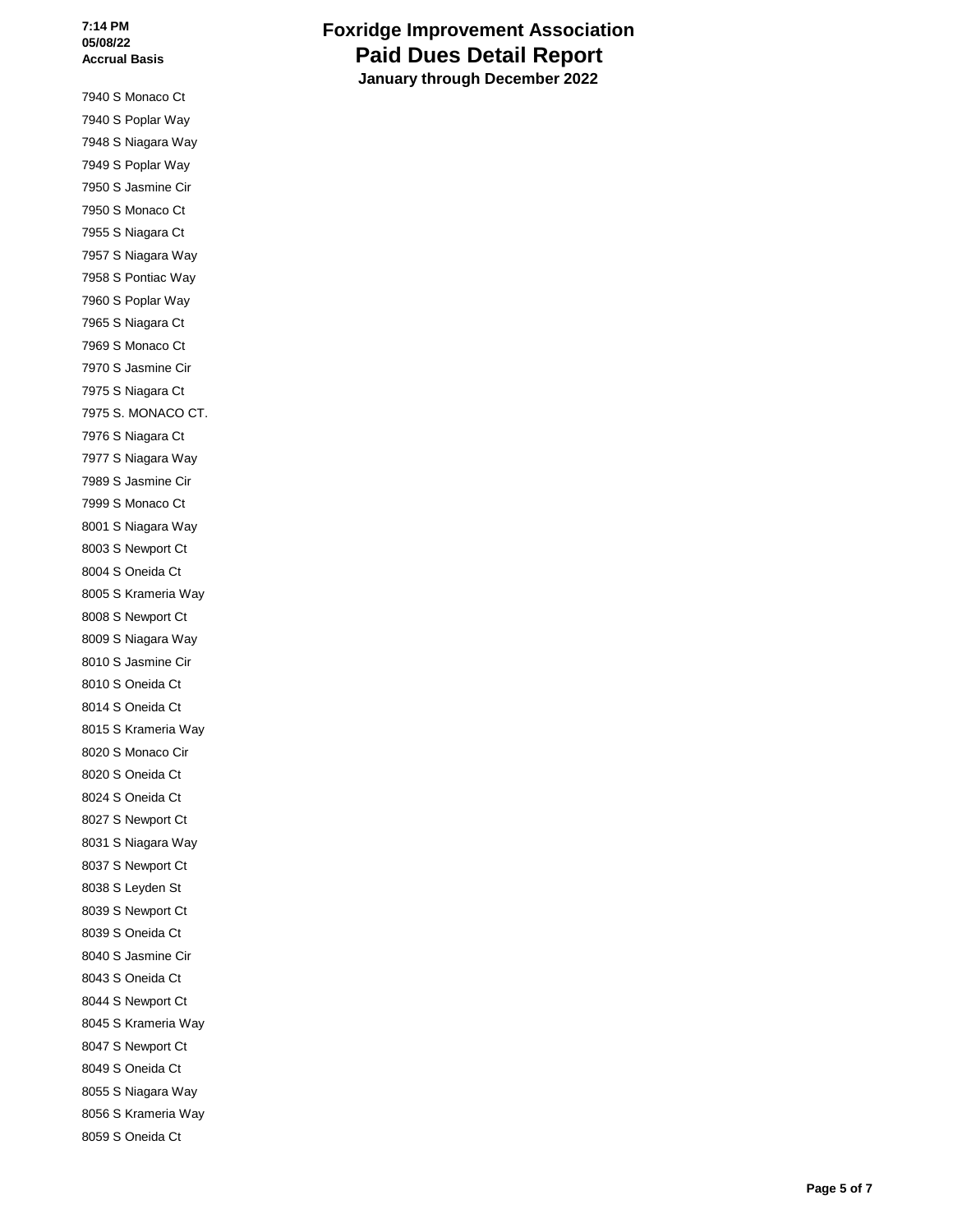8073 S Oneida Ct 8074 S Oneida Ct 8077 S Leyden St 8079 S Newport Ct 8080 S Monaco Cir 8081 S Niagara Way 8083 S Oneida Ct 8084 S Newport Ct 8085 S Niagara Way 8090 S Jasmine Cir 8096 S Niagara Way 8097 S Leyden St 8099 S Newport Ct 8099 S. ONEIDA CT. 8110 S Monaco Cir 8116 S Krameria Way 8120 S Monaco Cir 8125 S Krameria Way 8149 S Monaco Cir 8150 S Monaco Cir 8153 S Niagara Ct 8154 S Niagara Ct 8156 S Krameria Way 8164 S Niagara Ct 8166 S Newport Way 8167 S Newport Ct 8169 S Monaco Cir 8170 S Monaco Cir 8185 S Newport Way 8189 S Monaco Cir 8190 S Monaco Cir 8193 S Niagara Ct 8203 S Niagara Ct 8204 S Niagara Ct 8205 S Krameria Way 8205 S Newport Way 8207 S Newport Ct 8209 S Kearney St 8210 S Kearney St 8212 S Krameria Way 8215 S Krameria Way 8216 S Krameria Way 8219 S Kearney St 8224 S Niagara Ct 8225 S Newport Way 8233 S Leyden Ct 8240 S Locust Way